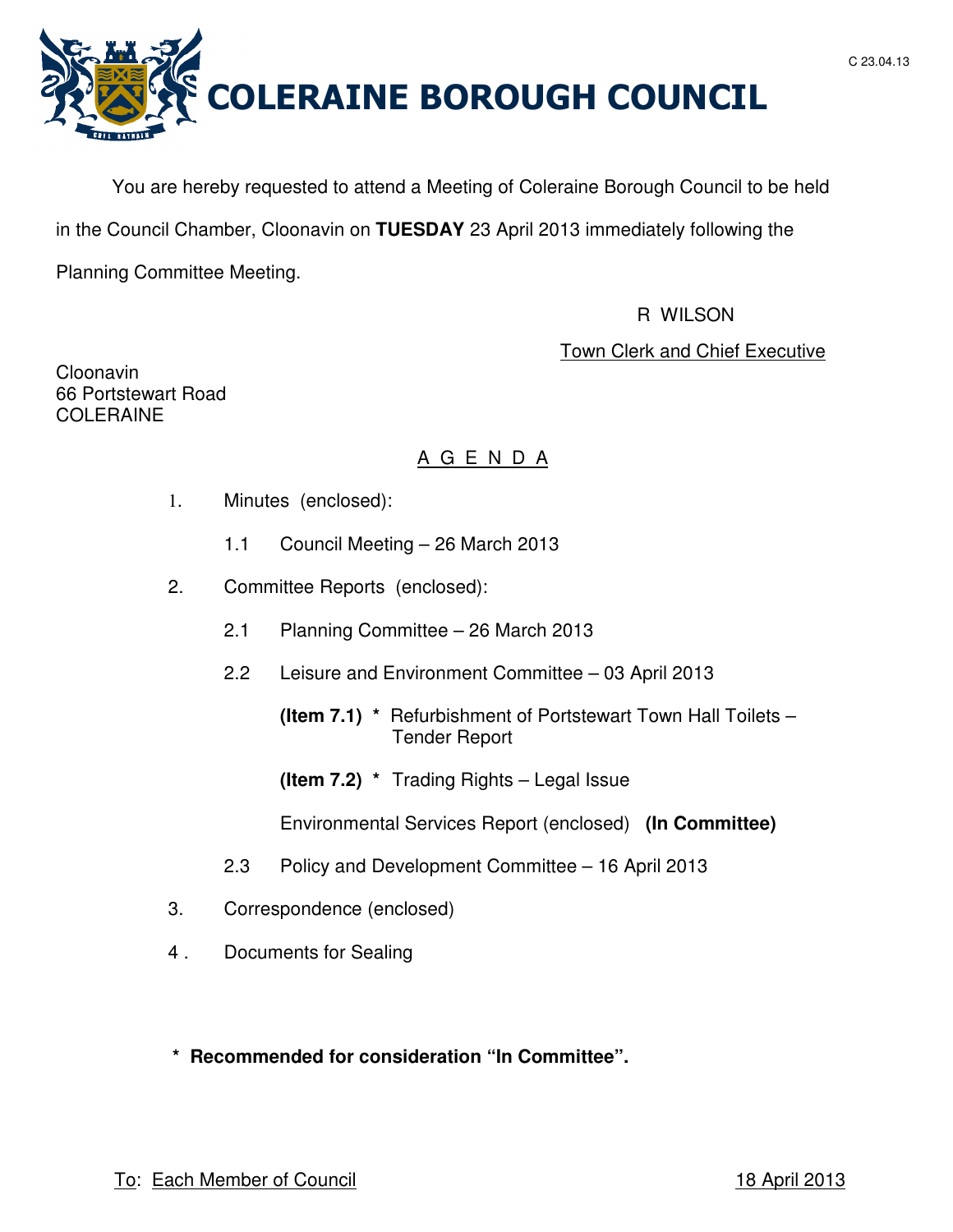# **COUNCIL MEETING**

# **26th March, 2013**

| <b>Present:</b>                   | The Mayor Councillor Sam Cole, in the Chair                                                                                                                                                             |                                                                                                                       |
|-----------------------------------|---------------------------------------------------------------------------------------------------------------------------------------------------------------------------------------------------------|-----------------------------------------------------------------------------------------------------------------------|
|                                   | <b>Aldermen</b>                                                                                                                                                                                         |                                                                                                                       |
|                                   | J. M. Bradley<br>W. T. Creelman<br>M. T. Hickey (Mrs.)                                                                                                                                                  | N. F. Hillis<br>W. J. McClure                                                                                         |
|                                   | <b>Councillors</b>                                                                                                                                                                                      |                                                                                                                       |
|                                   | C. S. Alexander (Ms.)<br>(Items $1.0 - 10.2$ )<br>C. Archibald<br>D. D. Barbour<br>Y. Boyle (Ms.)<br>G. Duddy<br>M. Fielding<br>D. Harding                                                              | R. J. Holmes<br>W. A. King<br>R. A. Loftus (Mrs.)<br>W. McCandless<br>D. McClarty<br>G. L. McLaughlin<br>A. McQuillan |
| Officers in<br><b>Attendance:</b> | Town Clerk and Chief Executive, Corporate Director of<br>Environmental Services, Corporate Director of Leisure and<br>Development, Acting Head of Finance, Tourism Manager and<br>Clerical Officer (CE) |                                                                                                                       |
| Apologies:                        | <b>Councillors Fitzpatrick and Mrs. Fielding</b>                                                                                                                                                        |                                                                                                                       |

# **1.0 WELCOME**

The Mayor welcomed everyone to the meeting.

# **2.0 'IN COMMITTEE'**

 It was agreed that a number of items be considered 'In Committee' at the end of the Meeting.

# **3.0 MINUTES**

The Minutes of the Council Meeting of 26<sup>th</sup> February, 2013 and the Special Meeting of 5<sup>th</sup> March, 2013 were confirmed and signed.

# **4.0 COMMITTEE REPORTS**

# **4.1 Planning Committee**

The Chairman, Councillor McLaughlin, moved the adoption of the Planning Committee Report; this was duly seconded by Alderman McClure and agreed.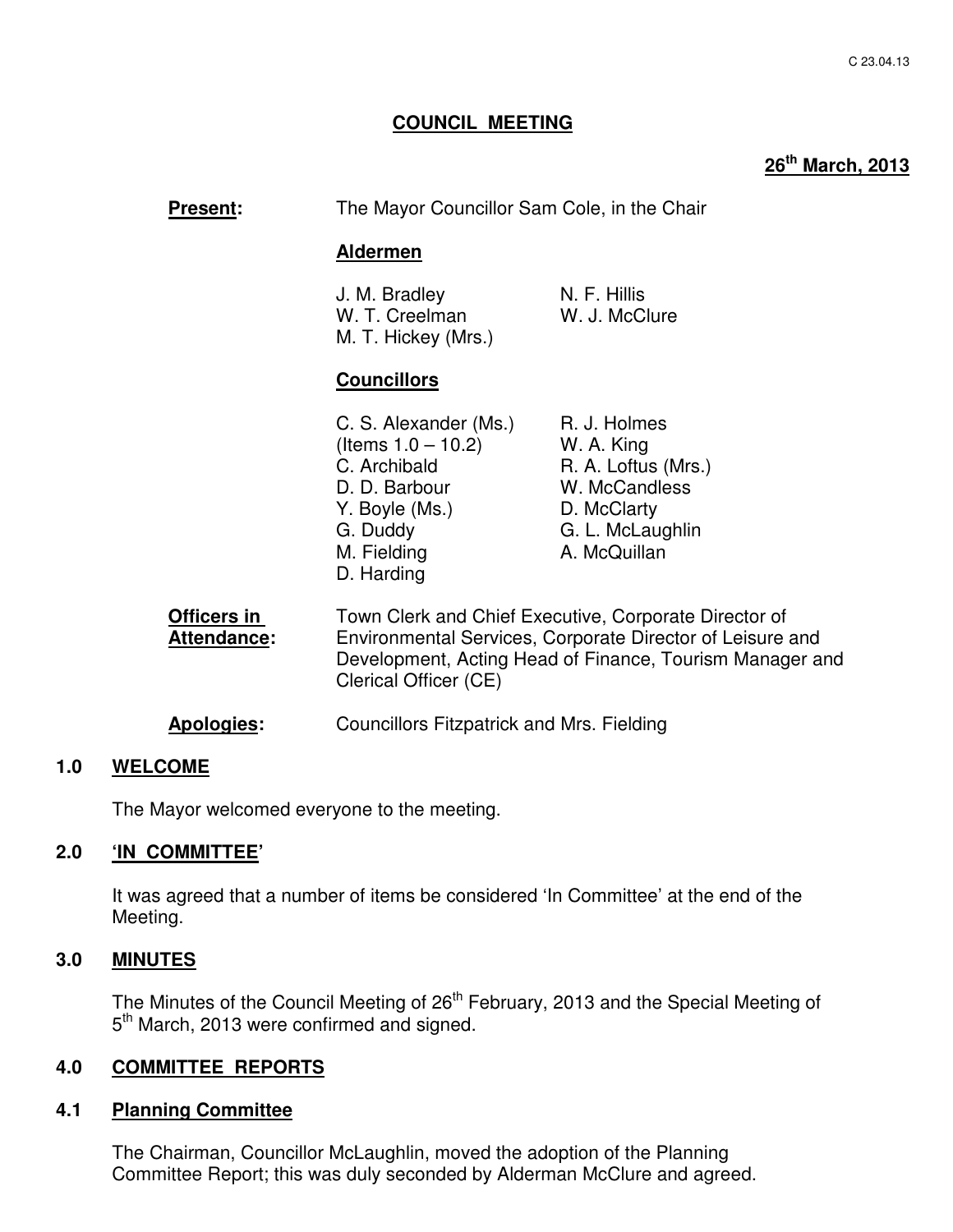# **4.2 Leisure and Environment Committee**

 The Chairman, Councillor M. Fielding moved the adoption of the Leisure and Environment Committee Report; this was duly seconded by Alderman Bradley.

Matters arising:

# 4.2.1 Portrush Harbour – Pontoon

In response to a member's question the Corporate Director of Leisure and Development advised that the pontoon would be in place for the Easter period.

The Committee report was agreed.

# **4.3 Policy and Development Committee**

 The Chairman, Alderman Hillis, moved the adoption of the Policy and Development Committee Report; this was duly seconded by Alderman Creelman.

Matters arising:

# 4.3.1 DVLA County Hall – Job Losses

Reported that a letter had been received from Stephen Hammond MP that stated all Council's concerns had been taken on board and no final decision had yet been taken. Mr. Wilson advised that a copy of the letter would be circulated to all members.

The Committee report was agreed.

# **5.0 ZOMBA ACTION PROJECT (ZAP)**

Rev. Terry McMullan and Mr. Paul Snelling gave a presentation to members which outlined work that had been done in Zomba over the last ten years and highlighted projects carried out as a result of contributions from Councillors and members of staff including:

- The Coleraine Bridge
- The Coleraine Mother and Baby Clinic
- Zomba Council Football Terracing

Members commended Rev. McMullan and Mr. Snelling's work over the last ten years and paid tribute to Councillor King who had given a lot of his time over the years and was, until recently, Chairman. Rev. McMullan and Mr. Snelling answered members' questions, following which they withdrew from the meeting.

# **6.0 NOTICE OF MOTION**

The undernoted Motion had been submitted by the Deputy Mayor:

 "This Council supports plans to introduce an 'opt out' scheme for organ donation, recognises a very high level of support for this sort of scheme and welcomes the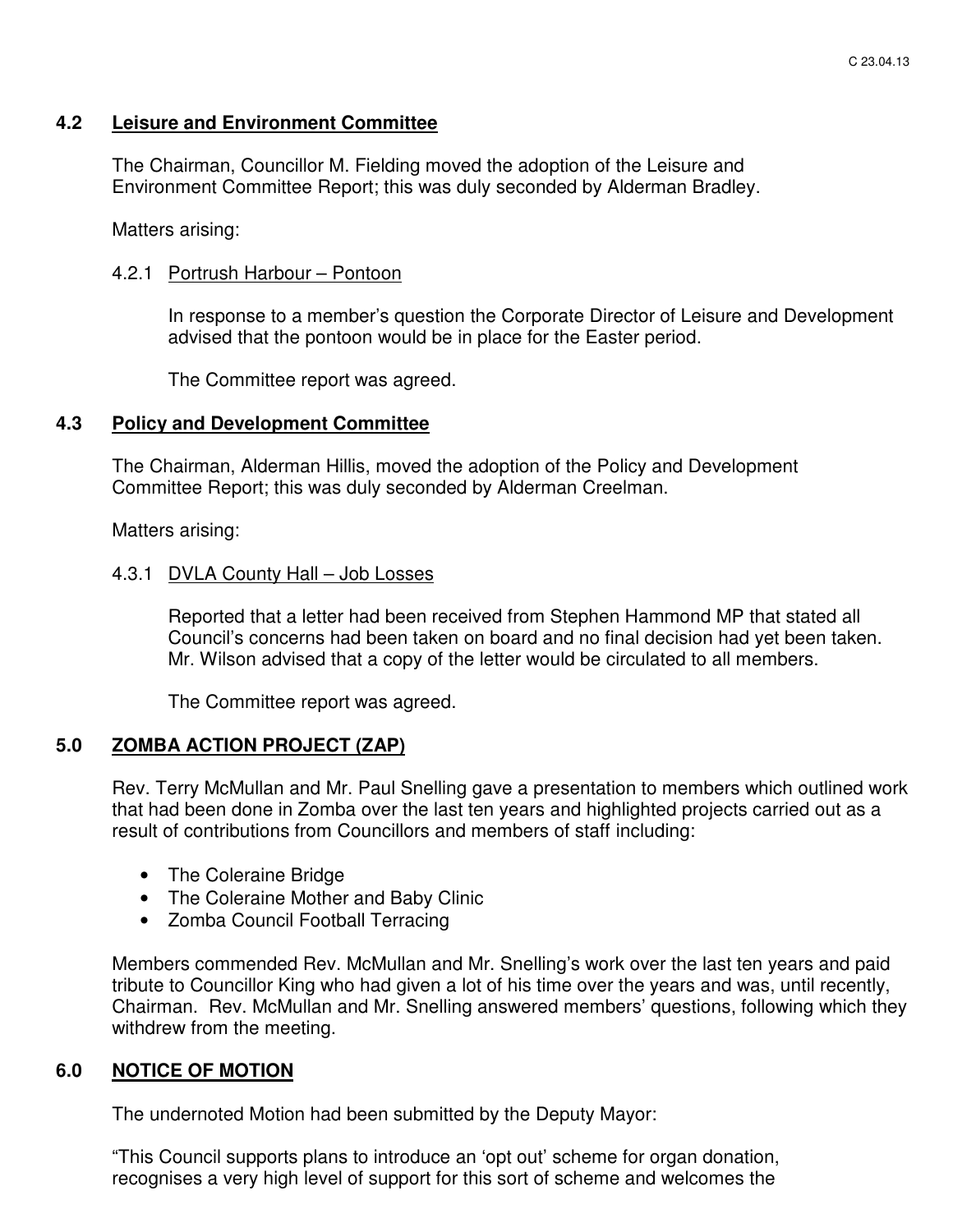recognition of this fact by the Minister of Health, Social Services and Public Safety.

 We support all efforts by the Minister to achieve this as soon as possible recognising that there is a serious shortage of organ donors and such a scheme will reduce the number of very ill people currently on very long waiting lists whose lives are wholly dependent on the gift of organ donation."

The Deputy Mayor spoke on the Motion and sought members' support.

### **Agreed:**

Following discussion and with seventeen members voting for the Motion and none against with one abstention that the Motion be agreed.

# **7.0 CORRESPONDENCE**

Consideration was given to the following correspondence (previously supplied).

1. Letter dated 11<sup>th</sup> March 2013 from the Department for Regional Development regarding the Establishment of Transport NI.

# **8.0 DOCUMENTS FOR SEALING**

Resolved:

That the following documents be sealed:

- 1. Lease (in duplicate) Council to Mr. W. McIntyre – Shed 7, North Pier, Portrush
- 2. Cemetery Titles Grant of Right of Burial – Deeds Register Nos. 3976 – 3982 inclusive
	- Agherton Ballywillan 1 Coleraine 4 **Kilrea** Portstewart 2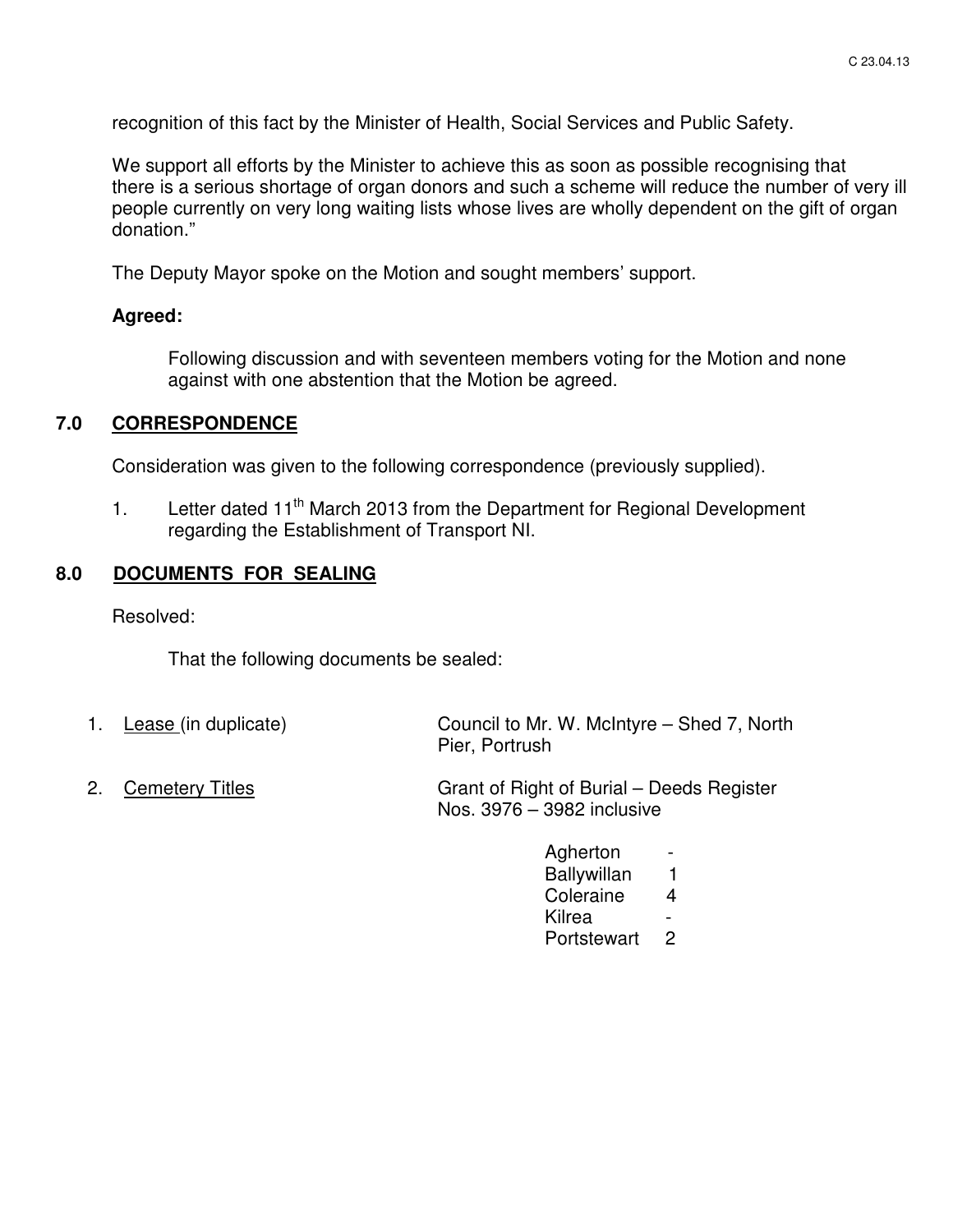# **PLANNING COMMITEE**

# **26th March, 2013.**

| <b>Present:</b> | Councillor G. L. McLaughlin in the Chair       |
|-----------------|------------------------------------------------|
|                 | The Deputy Mayor, Alderman M. T. Hickey (Mrs.) |

## **Aldermen**

| J. M. Bradley        | W. T. Creelman |
|----------------------|----------------|
| (Items $2.6 - 6.2$ ) | W. J. McClure  |

# **Councillors**

| R. J. Holmes<br>C. S. Alexander |  |
|---------------------------------|--|
| N. F. Hillis<br>C. Archibald    |  |
| Y. Boyle (Ms.)<br>W. A. King    |  |
| R. A. Loftus<br>A. S. Cole      |  |
| W. McCandless<br>G. Duddy       |  |
| M. Fielding<br>D. McClarty      |  |
| D. Harding<br>A. McQuillan      |  |

| Also in<br>Attendance:                  | Representative from the Planning Service -<br>Mr. M. Wilson                                                                                         |
|-----------------------------------------|-----------------------------------------------------------------------------------------------------------------------------------------------------|
| <b>Officers in</b><br><b>Attendance</b> | Acting Head of Finance, Corporate Director of Leisure and<br>Development, Principal Administrative Officer, and Business Support<br>Assistant (CE). |
| <b>Apologies:</b>                       | Councillor Mrs. Fielding and Fitzpatrick.                                                                                                           |

# **1.0 WELCOME**

The Chairman welcomed everyone to the Meeting.

# **2.0 PLANNING APPLICATIONS**

A list of eighteen applications was presented for consideration (previously supplied).

# **Applications Deferred from Previous Meeting**

2.1 Application No. D1 C/2009/0207/O Re-alignment of Boleran Park

The opinion of the Planning Service was to refuse.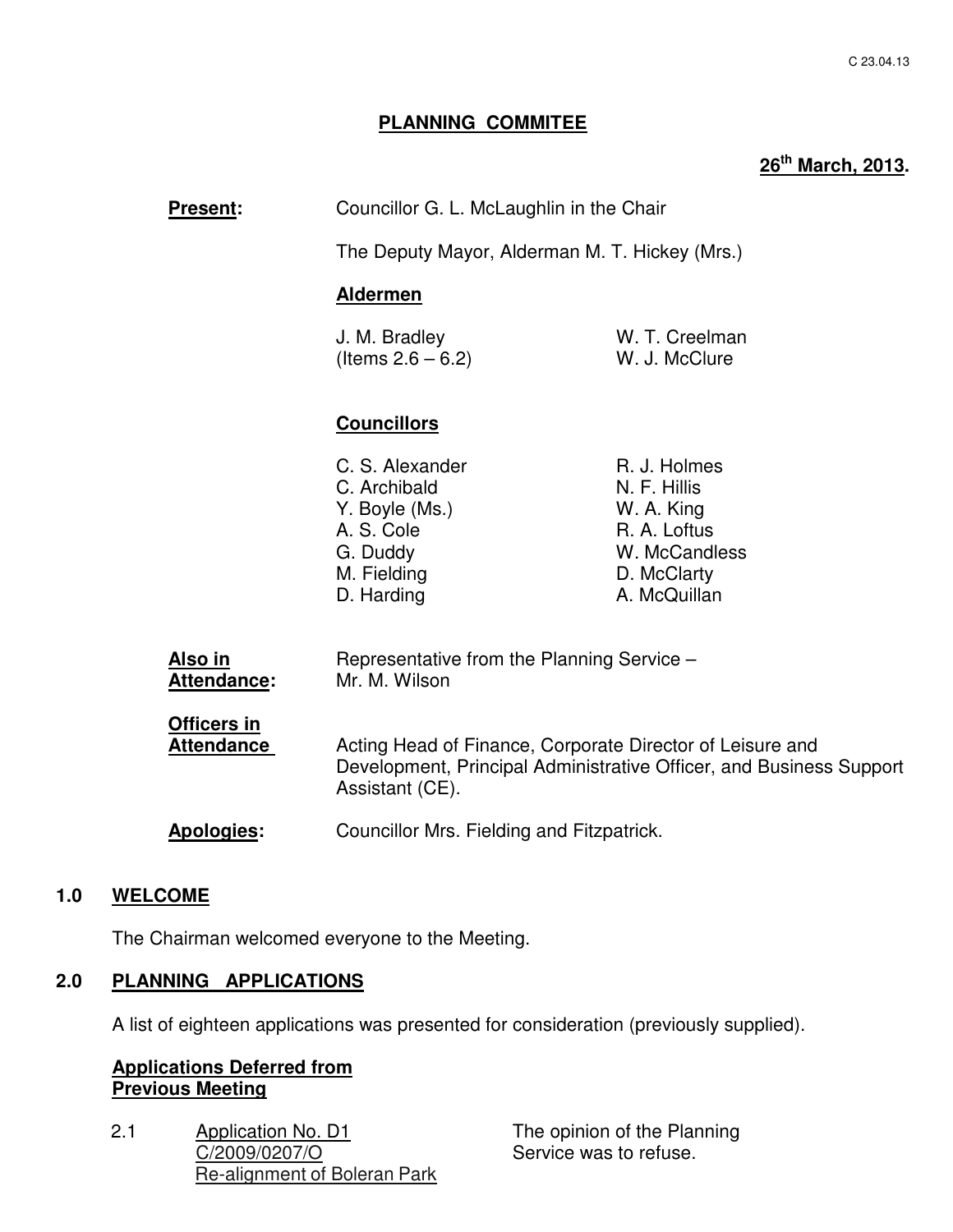Road & construction of new Parish Hall and extra car parking provision on lands adjacent to 78 Boleran Road, Ringsend for Father Brady

2.2 Application No. D2 C/2011/0395/F Retrospective planning for the retention of the access lane, regrading of site levels and retaining wall and pillars to the rear of 11-15 Tirkeeran Road, Garvagh for Mr D **Heaney** 

2.3 Application No. D3 C/2012/0154/F Erection of 250kw Wind Turbine with 32.3m Hub Height and 32m Blade Diameter (power to farm, surplus to the grid) 320m west of 38 Cranagh Road, Coleraine for Anne and Arthur Henderson

2.4 Application No. D4

McFarlane

C/2012/0159/F

Proposed Storage Shed in Connection with Agricultural

Road, Garvagh for Mr Norman

Business at rear of No. 89A Mettican

It was proposed by Councillor Mrs. Loftus, seconded by Councillor Archibald and agreed:

> That the application be held for two weeks to allow new information to be considered.

The opinion of the Planning Service was to approve.

It was agreed that the application be approved.

The opinion of the Planning Service was to refuse.

It was proposed by Councillor King, seconded by Councillor McQuillan and agreed:

> That the application be held for one month to allow Planning Service to consult Council's Environmental Services Department and, if appropriate, for refusal item 2 in respect of noise impact to be removed from the refusal decision.

The opinion of the Planning Service was to refuse.

> It was noted that Councillor McQuillan had referred this application to the Minister and, accordingly, it was agreed:

> > That a decision on the application be held until the Minister had considered the matter.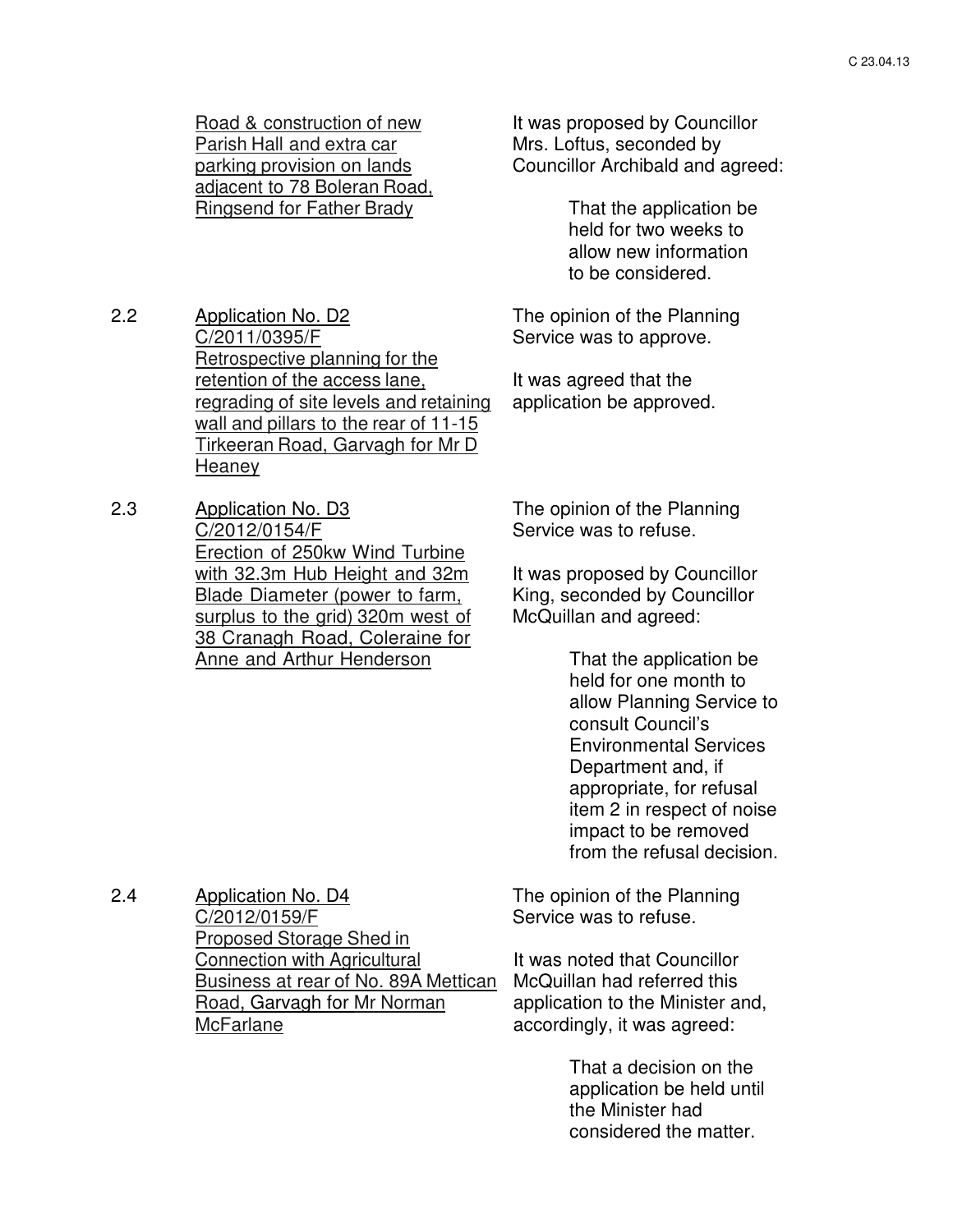- 2.5 Application No. D5 C/2012/0228/F Proposed Shed For Storage of Farm Machinery Lands to the Rear of 97 Cashel Road Macosquin, Coleraine for Mr Warren Nevin
- 2.6 Application No. D6 C/2012/0276/F Windfarm comprising 5 wind turbines up to a maximum of 120.5m tip height (comprising a configuration of up to 85m towers and 3 up to 35.5m blades). The development will also comprise associated transformers, one permanent meteorological monitoring mast, communication tower, site access tracks, gates, temporary site compound, substation, electrical cabling, one site entrance including road improvement works at the existing site entrance of Ballyrogan Road, and all other ancillary works on land approximately 870m west of 40 Ballyrogan Road, Garvagh for upper Ballyrogan Wind Farm Ltd.
- 2.7 Application No. D7 C/2012/0289/O Proposed Site for Dwelling and Garage immediately SE of 51 Coolnasillagh Road, Garvagh for Mr D McGill

The opinion of the Planning Service was to approve.

> It was agreed that the application be approved.

The opinion of the Planning Service was to approve.

 Mr Stephen Martin addressed Committee on behalf of the objectors and requested Council's support in referring the application to the Minister for reconsideration of the planning approval.

It was proposed by Councillor McQuillan and seconded by Alderman McClure:

> That the application be approved.

On being put to the meeting the proposal was carried, twelve members voting in favour and five members voting against.

The opinion of the Planning Service was to refuse.

It was proposed by Councillor McQuillan, seconded by Councillor Mrs. Loftus and agreed:

> That Council support an approval.

### **New Applications**

2.8 Application No. 3

C/2001/0577/F Non compliance with condition 5 of planning permission C/2006/0404/F to allow for an amended site layout on land at Northbrook Industrial

The opinion of the Planning Service was to approve.

It was proposed by Alderman Bradley, seconded by Councillor Duddy and agreed: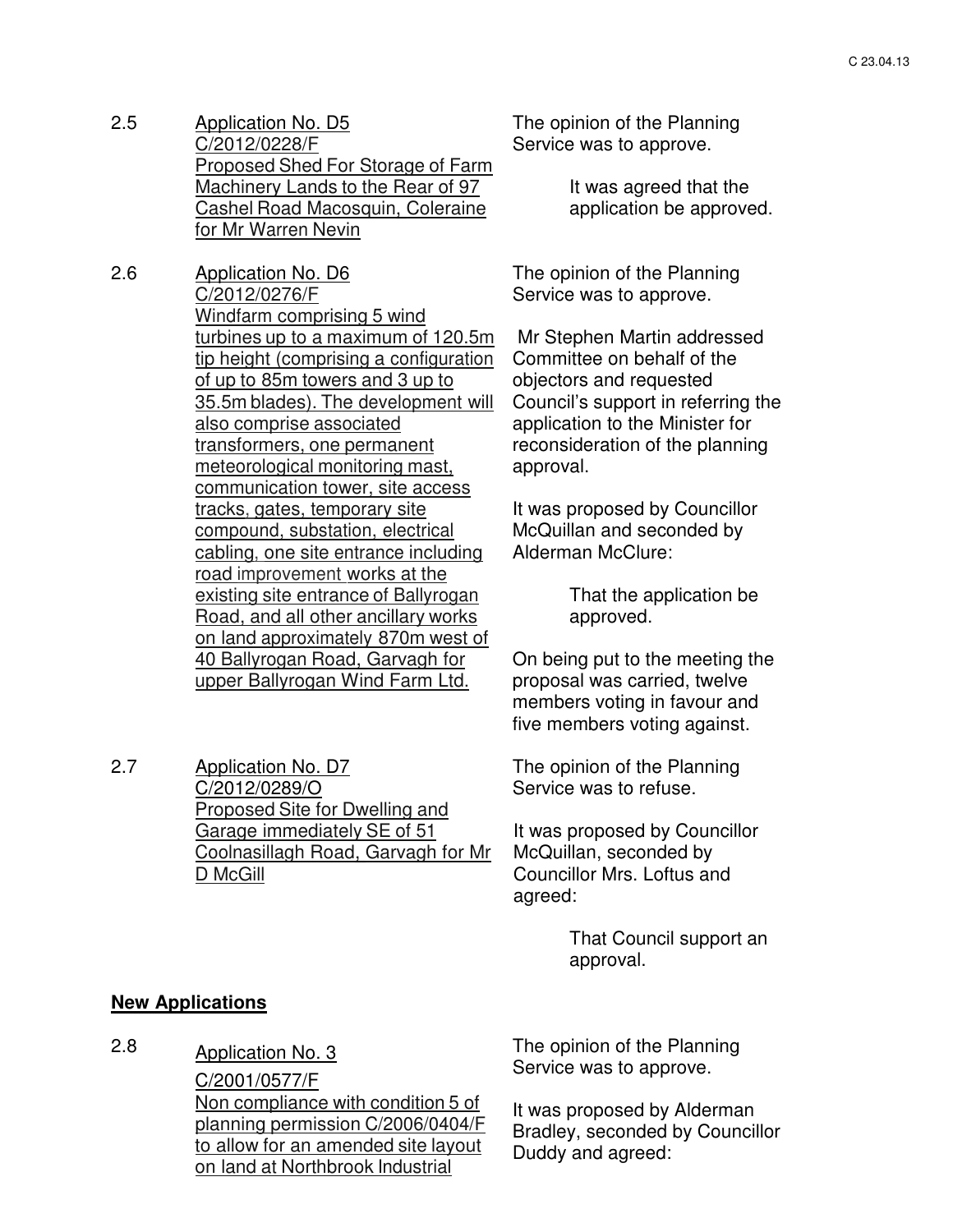# Estate Coleraine for T Met Ltd. That the application

be held for one month to facilitate an office meeting on the grounds that all material planning considerations had not been assessed.

2.9 Application No. 10 C/2013/0016/F Retrospective application for amendments to house types from previous planning application C/2012/0272/F at 99 Strand Road Portstewart for Mr Paddy

The opinion of the Planning Service was to refuse.

It was proposed by Councillor Mrs. Loftus, seconded by Councillor Duddy and agreed:

> That the application be held for one month to facilitate an office meeting on the grounds that all material planning considerations had not been assessed.

### **3.0 OFFICE MEETINGS**

It was noted that the Office Meetings would be held on Friday 19<sup>th</sup> April, 2013.

# **4.0 GENERAL PLANNING ISSUES**

Lagan

# **4.1 Donuttree, the Promenade, Portstewart**

Following a member's question, Mr. Wilson confirmed that these premises were the subject of a live enforcement case. He stated that the placing of seats/chairs outside the premises on the public pavement was not a planning issue.

The Principal Administrative Officer undertook to refer the matter to Roads Service.

# **5.0 CORRESPONDENCE**

# **5.1 Planning Policy Statement 12: Housing in Settlements, Policy HS 3 (Amended), Travellers Accommodation**

Members noted the Department's Planning Policy Statement 12 HS 3 Amendment, Travellers Accommodation dated January 2013.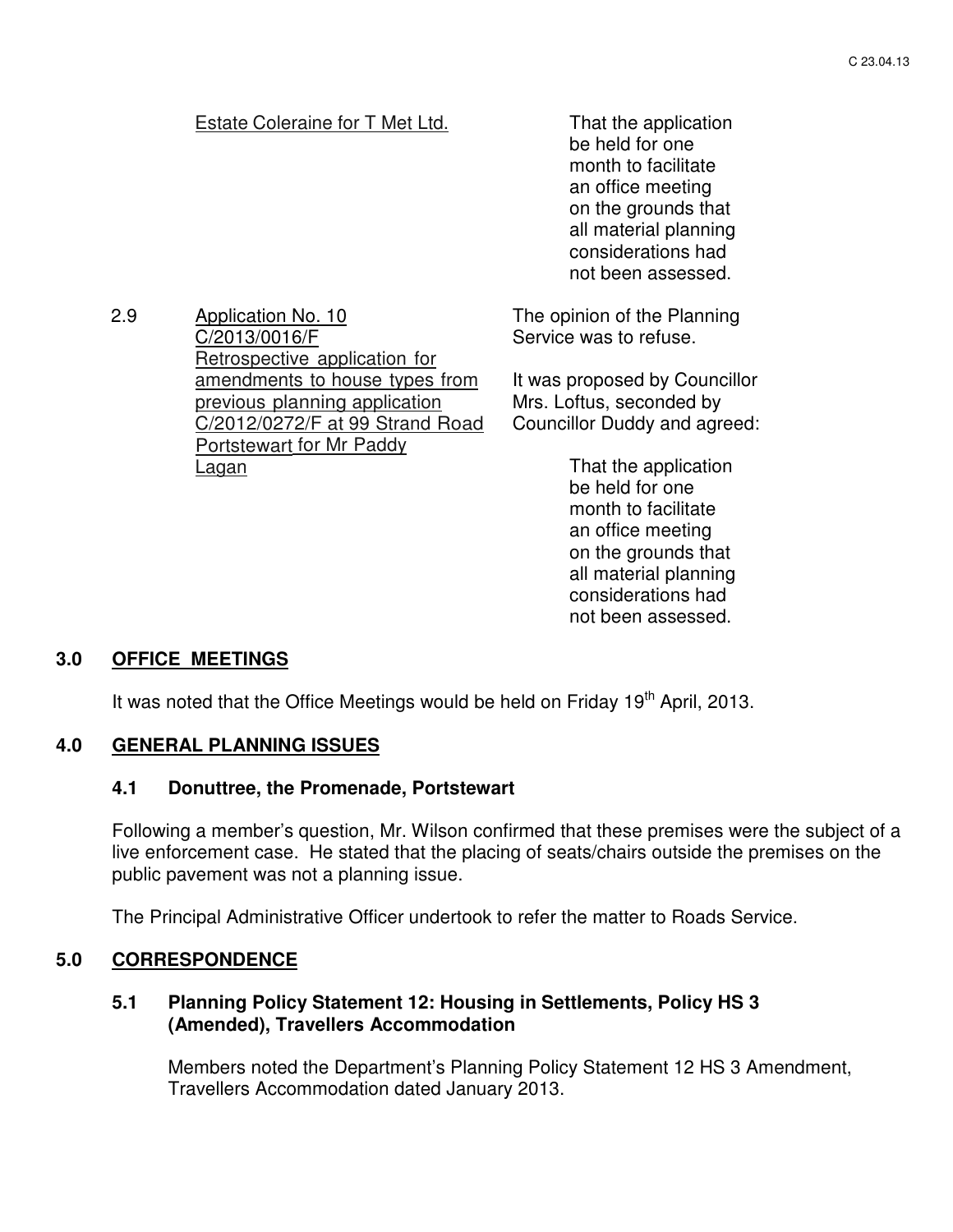# **5.2 Craigvara House, Portrush**

Consideration was given to letter dated 22<sup>nd</sup> February, 2013 from Mr. Attwood, Minister of the Environment (previously supplied) regarding unauthorised works to Craigvara House.

It was noted that the NIEA had visited the site and had no outstanding concerns; that the development had been completed in accordance with the approved proposals and that the enforcement case had been closed.

# **5.3 Planning Application – 1350m SE of 188 Coleraine Road, Portstewart**

Consideration was given to letter dated 25<sup>th</sup> February, 2013 from Mr. Attwood, Minister of the Environment (previously supplied) regarding the planning application for this dwelling.

It was noted that DARD had confirmed that the land had been actively farmed for the required period; that the development was not contrary to 'Protected Routes' Policy and that there were no anomalies regarding land ownership.

# **5.4 Planning Bill (NI) 2013 – NILGA Draft Committee Evidence**

Consideration was given to NILGA's draft written evidence in relation to the Planning Bill (NI) 2013, which Councils were invited to use in drafting evidences to the Assembly's Environment Committee.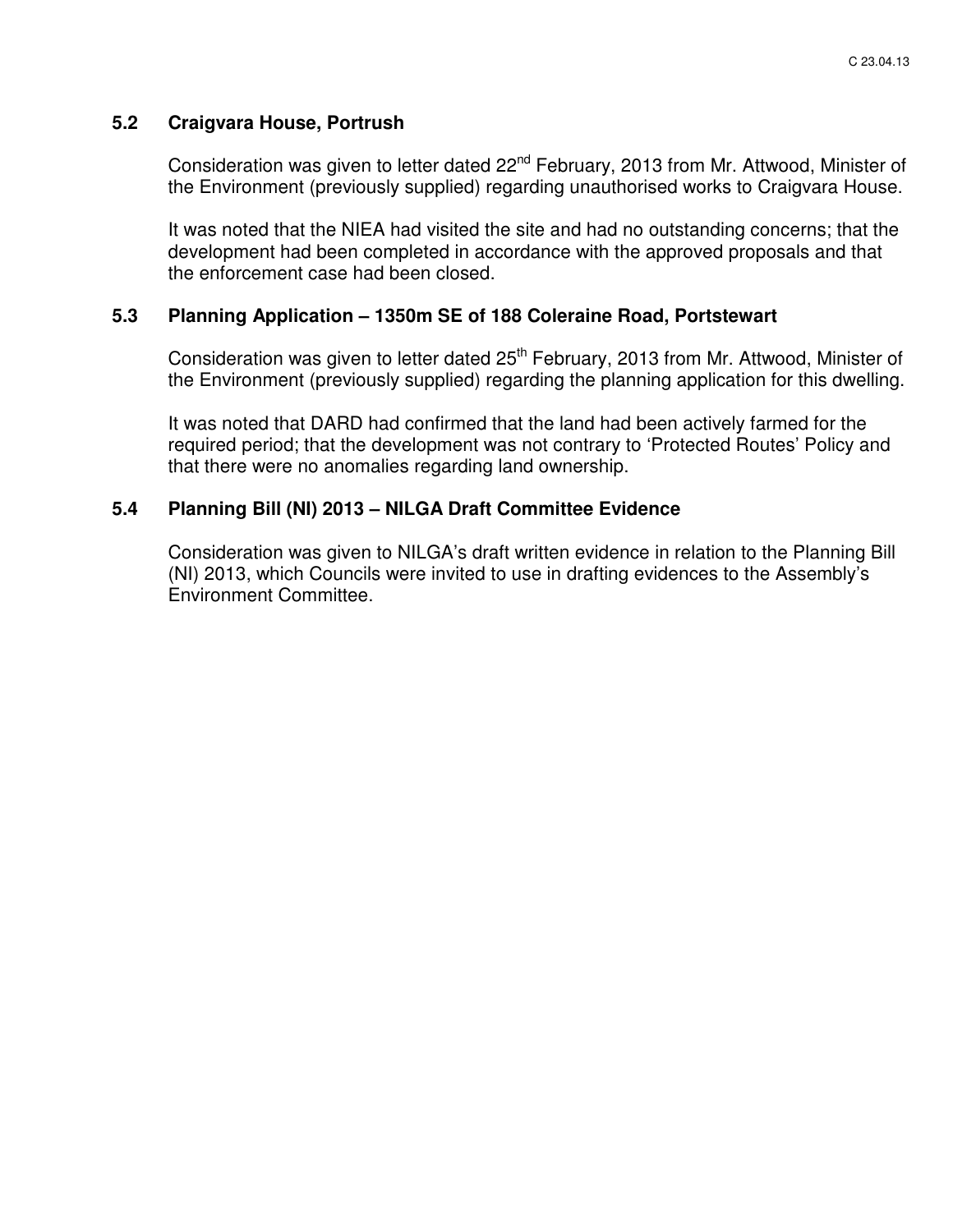#### **LEISURE AND ENVIRONMENT COMMITTEE**

#### **3rd April, 2013.**

| <b>Present:</b>                   | Councillor M. Fielding, in the Chair                                                                                                                               |                                                                                                                          |  |
|-----------------------------------|--------------------------------------------------------------------------------------------------------------------------------------------------------------------|--------------------------------------------------------------------------------------------------------------------------|--|
|                                   | The Mayor, Councillor A. S. Cole                                                                                                                                   |                                                                                                                          |  |
|                                   | The Deputy Mayor, Alderman M. T. Hickey (Mrs.)                                                                                                                     |                                                                                                                          |  |
|                                   | <b>Aldermen</b>                                                                                                                                                    |                                                                                                                          |  |
|                                   | J. M. Bradley<br>(Items $5.0 - 7.2$ )                                                                                                                              | W. T. Creelman<br>N. F. Hillis                                                                                           |  |
|                                   | <b>Councillors</b>                                                                                                                                                 |                                                                                                                          |  |
|                                   | C. Archibald<br>D. D. Barbour<br>Y. Boyle (Ms.)<br>(Items $1.0 - 7.1$ )<br>G. Duddy<br>E. P. Fielding (Mrs.)<br>R. J. Holmes<br>W. A. King<br>(Items $1.0 - 7.1$ ) | R. A. Loftus (Mrs.)<br>W. McCandless<br>(Items $1.0 - 7.1$ )<br>G. L. McLaughlin<br>A. McQuillan<br>(Items $1.0 - 7.2$ ) |  |
| <b>Officers in</b><br>Attendance: | and Administrative Assistant.                                                                                                                                      | Corporate Director of Environmental Services, Head of Leisure Services                                                   |  |
| <b>Apologies:</b>                 | Alderman McClure, Councillors Fitzpatrick and McClarty                                                                                                             |                                                                                                                          |  |

# **1.0 WELCOME**

The Chairman welcomed everyone to the meeting.

# **2.0 CONDOLENCES**

 The Mayor, on behalf of Council, extended heartfelt condolences to the family and friends of Mr. Stanley Duncan who lost his life in an incident on Tuesday whilst fishing on the North Coast. He paid tribute to the emergency services that responded so quickly to this incident including MCA Coastguard, the RNLI and NI Ambulance Service. The Mayor urged everyone using the waters around the North Coast to take care and to be cautious at all times. Members observed a minute's silence as a mark of respect.

#### **3.0 LEISURE SERVICES' REPORT**

The Report of the Corporate Director of Leisure and Development was considered (previously supplied).

Matters arising: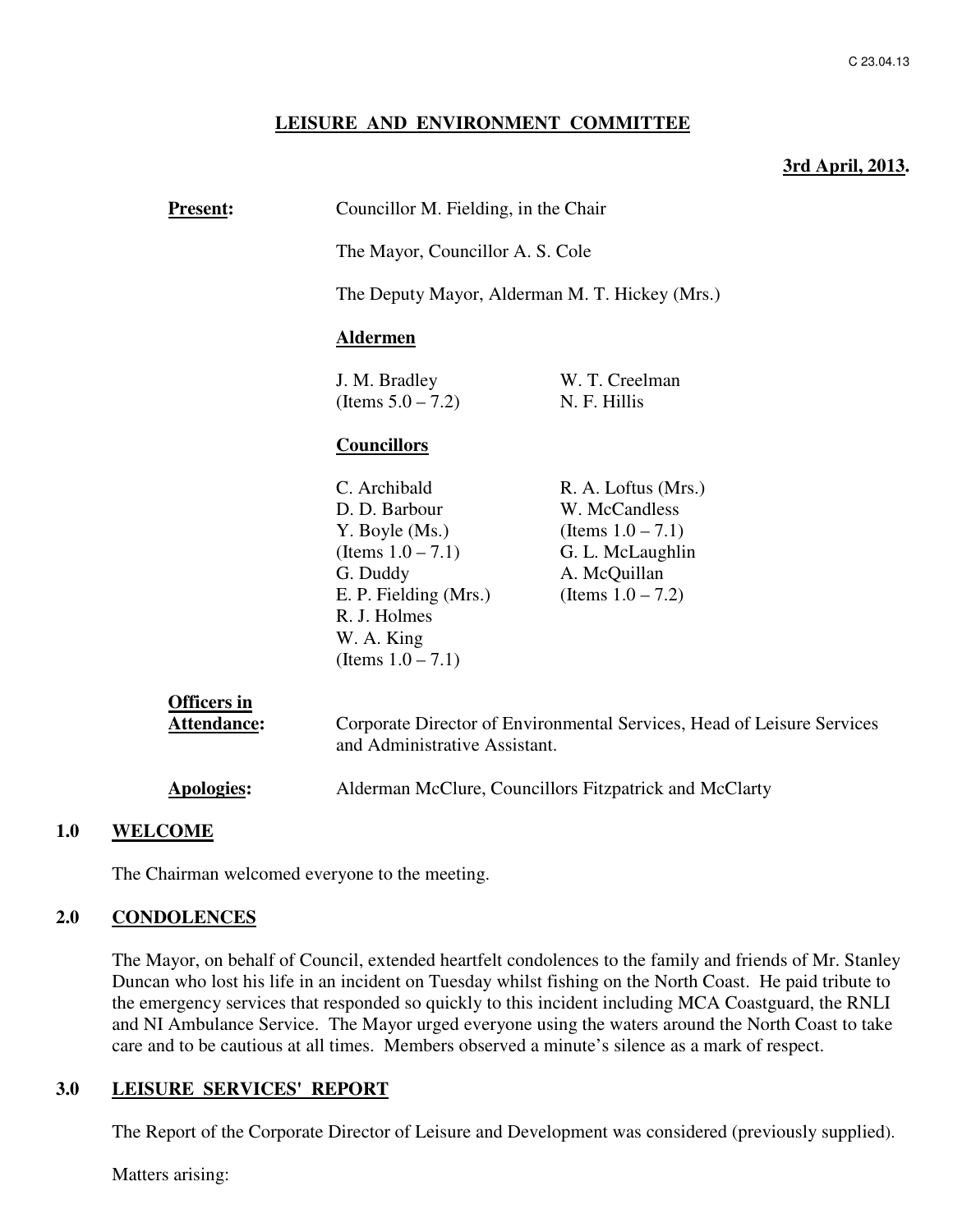### **3.1 RNLI Lifeguards - Presentation**

It was noted that this presentation would be postponed until May 2013.

### **4.0 ENVIRONMENTAL SERVICES' REPORT**

The Report of the Corporate Director of Environmental Services was considered (previously supplied).

Matters arising:

### **4.1 New Sewer Connection at Craigahulliar Landfill Site**

Consideration was given to information on this topic, as detailed in the report.

#### **Recommended:**

On the proposal of Alderman Hillis and seconded by Councillor Barbour, that Council approve the scheme as outlined in the report to connect the landfill site at Craigahulliar to the main public sewer at a cost of £63,085.

# **4.2 Entertainment Licences**

### **4.2.1 Marquee at the Walled Garden, National Trust, Mussenden, Downhill**

An application for grant of an occasional Entertainment Licence for 14 days in the year had been received from Mr. Toby Edwards.

Days and times it is intended to provide entertainment:

Monday – Sunday 10.00 a.m. - 12 midnight.

#### **Recommended:**

That Council grant the occasional Entertainment Licence subject to no representations, no PSNI objections and compliance with NI Fire and Rescue Service recommendations and all other requirements requested by Council's Licensing Department and subject to the following special conditions:

- All requirements as contained within Night Safe Coleraine Code of Best Practice 2012.
- All door supervisors employed must be licensed with a scheme recognised by Coleraine Borough Council.

# **4.2.2 Tractor Shed, National Trust, Hezlett House, Castlerock**

An application for grant of an occasional Entertainment Licence for  $11<sup>th</sup>/12<sup>th</sup>$  May, 2013 had been received from Mr. Toby Edwards.

Days and times on which it is intended to provide entertainment: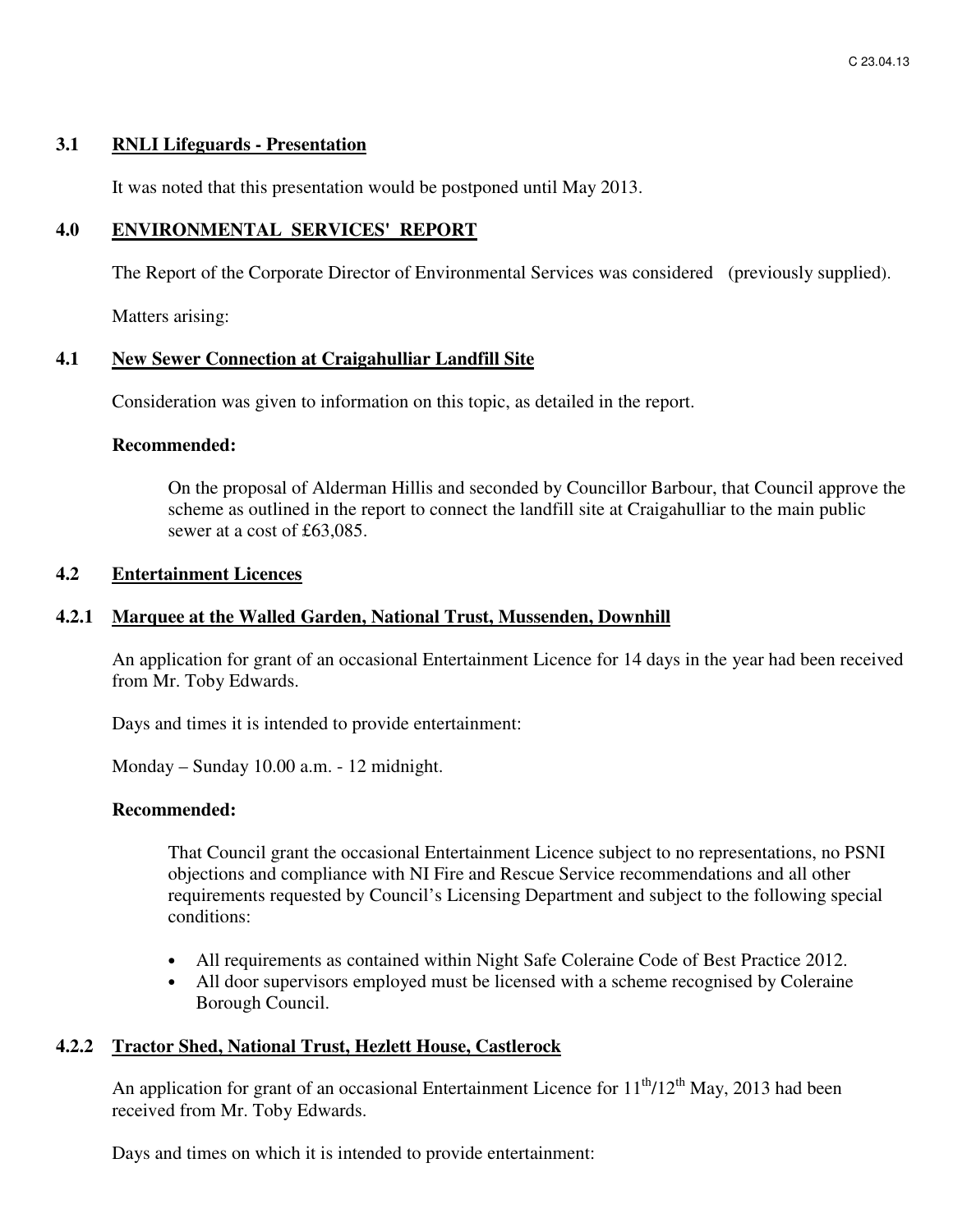From 7.00 p.m. – 1.00 a.m. next day

#### **Recommended:**

That Council grant the occasional Entertainment Licence subject to no representations, no PSNI objections and compliance with NI Fire and Rescue Service recommendations and all other requirements requested by Council's Licensing Department and subject to the following special conditions:

- All requirements as contained within Night Safe Coleraine Code of Best Practice 2012.
- All door supervisors employed must be licensed with a scheme recognised by Coleraine Borough Council.

#### **4.2.3 Magheracross Car Park, Dunluce Road, Bushmills**

An application for grant of an occasional Entertainment Licence for  $7<sup>th</sup>$  and  $8<sup>th</sup>$  June, 2013 had been received from Mr. John Rogers.

Days and times on which it is intended to provide entertainment:

4.00 p.m. – 11.00 p.m.

#### **Recommended:**

That Council grant the occasional Entertainment Licence subject to no representations, no PSNI objections and compliance with NI Fire and Rescue Service recommendations and all other requirements requested by Council's Licensing Department and subject to the following special conditions:

- All requirements as contained within Night Safe Coleraine Code of Best Practice 2012.
- All door supervisors employed must be licensed with a scheme recognised by Coleraine Borough Council.

# **4.2.4 International NW '200' Official Campsite, Magheraboy Road, Portrush Teepees x 3, North West 200 Campsite, Field opposite 11 Magheraboy Road, Portrush**

An application for grant of an occasional Entertainment Licence for the period  $12^{th}$  May –  $18^{th}$  May, 2013 had been received from Mr. Andrew McQuillan.

Days and times on which it is intended to provide entertainment:

Nightly Monday/Tuesday through to Saturday/Sunday 11.30 a.m. – 1.00 a.m.

### **Recommended:**

That Council grant the occasional Entertainment Licence subject to no representations, no PSNI objections and compliance with NI Fire and Rescue Service recommendations and all other requirements requested by Council's Licensing Department and subject to the following special conditions: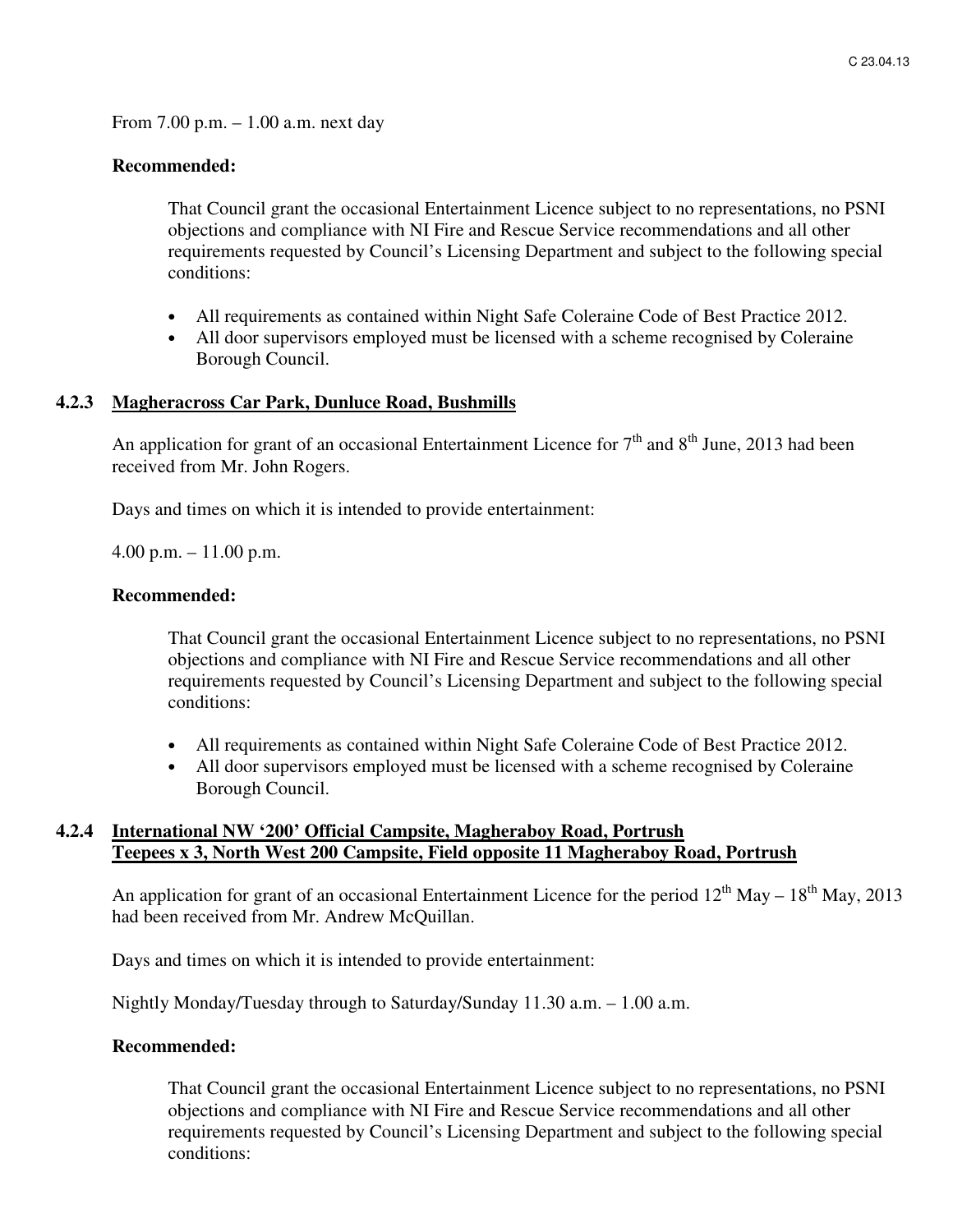- All requirements as contained within Night Safe Coleraine Code of Best Practice 2012.
- All door supervisors employed must be licensed with a scheme recognised by Coleraine Borough Council.

## **4.2.5 Marquee at Royal Portrush Golf Club, Dunluce Road, Portrush**

The Corporate Director of Environmental Services advised he had received a late application from Royal Portrush Golf Club (circulated).

An application for grant of an occasional Entertainment Licence had been received from Ms. Wilma Erskine.

Days and times on which it is intended to provide entertainment:

Thursday,  $9^{th}$  May, 2013 and Saturday,  $11^{th}$  May, 2013 11.30 a.m. – 01.00 a.m. each day

Sunday,  $12^{th}$  May, 2013 12.30 p.m. – 10.00 p.m.

# **Recommended:**

That Council grant the occasional Entertainment Licence after expiry of the consultation period on  $26<sup>th</sup>$  April, 2013 subject to no representations, no PSNI objections and compliance with NI Fire and Rescue Service recommendations and all other requirements requested by Council's Licensing Department and subject to the following special conditions:

- All requirements as contained within Night Safe Coleraine Code of Best Practice 2012.
- All door supervisors employed must be licensed with a scheme recognised by Coleraine Borough Council.

# **4.3 Delegated Authority**

Consideration was given to information on this topic, as detailed in the report.

Further to a Member's query the Corporate Director of Environmental Services clarified this topic on delegation and answered Members' various questions.

### **Recommended:**

That Council delegate the authority to instigate legal proceedings in routine cases to the Town Clerk and Chief Executive and in his absence to the Corporate Director of Environmental Services.

### **4.4 For Information**

Members noted information on the following topics, as detailed in the report.

### • **New Legislation:**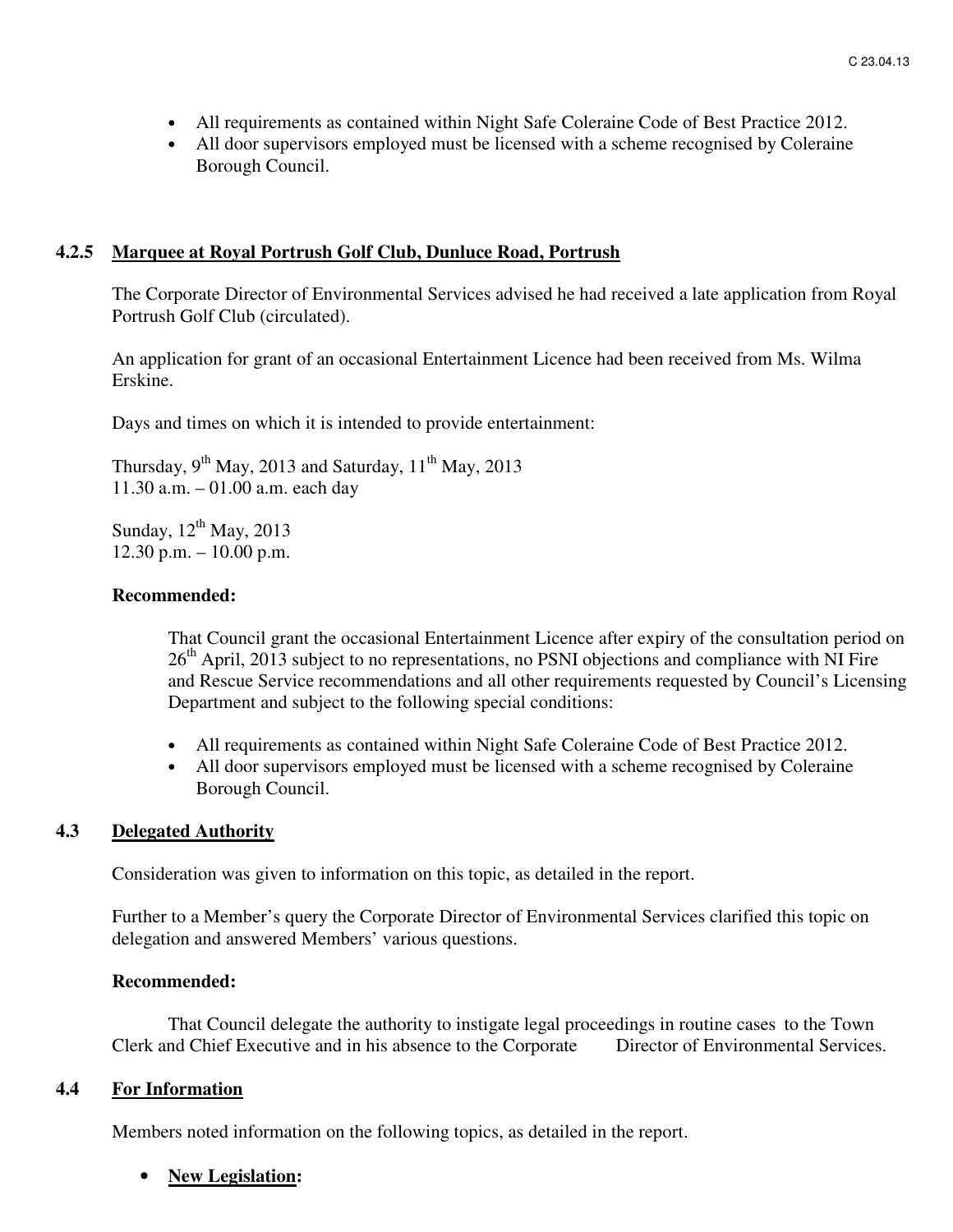- o The Welfare of Animals (Dog Breeding Establishments and Miscellaneous Amendments) Regulations (NI) 2013 and The Dogs (Guard Dog Kennels) Regulations (NI) 2013
- o Tenancy Deposit Scheme Regulations (NI) Order 2013
- o The Health and Personal Social Services (NI) Order 1978 as Amended Children and Young Persons (Protection from Tobacco) (NI) Order 1991 as amended by The Children and Young Persons (Sale of Tobacco etc) Regulations (NI) 2008 Consumer Protection Act 1897 Cigarette Lighter Refill (Safety) Regulations (NI) 1999 Test Purchase Exercise February 2013
- o Swap Fags For Swag to stamp out the habit for No Smoking Day

# • **Building Control**

- o Increase in Building Control Fees
- o Building Control Report

### **4.5 North West Region Waste Management Group (NWRWMG) Minutes**

Members noted the minutes of the NWRWMG Joint Committee meeting (Appendix 1 of the report) held on 13th February, 2013 at Limavady Borough Council.

Noted.

# **5.0 CLOSURE OF PUBLIC TOILET BLOCKS - PILOT SCHEME**

A Member advised he had received complaints regarding the closure of several public toilet blocks in Coleraine. The Corporate Director of Environmental Services advised that the public toilets, which were closed as part of a pilot scheme, had reopened except for Railway Road.

A discussion ensued regarding the closures and the following issues were raised: signage, closing times over Easter, disabled access and costs. The Corporate Director of Environmental Services answered Members' various questions and advised that signage would be put up at the Railway Road toilet block with directions to other toilet blocks and the Christie Park toilets would be likely to remain open next winter.

Further to a Member's question regarding the daily closing times of toilets the Corporate Director of Environmental Services advised he would report back to the Member with the relevant information.

# **6.0 CLEAN NEIGHBOURHOODS AND ENVIRONMENT ACT 2011 DOG CONTROL ORDERS**

Further to a Member's question regarding dogs on beaches in relation to the Dog Control Orders, the Corporate Director of Environmental Services clarified that the draft Dog Control Orders were a consultation and no decisions had been made as yet. He advised that a final report would be brought to Members in due course and Members would make the final decision.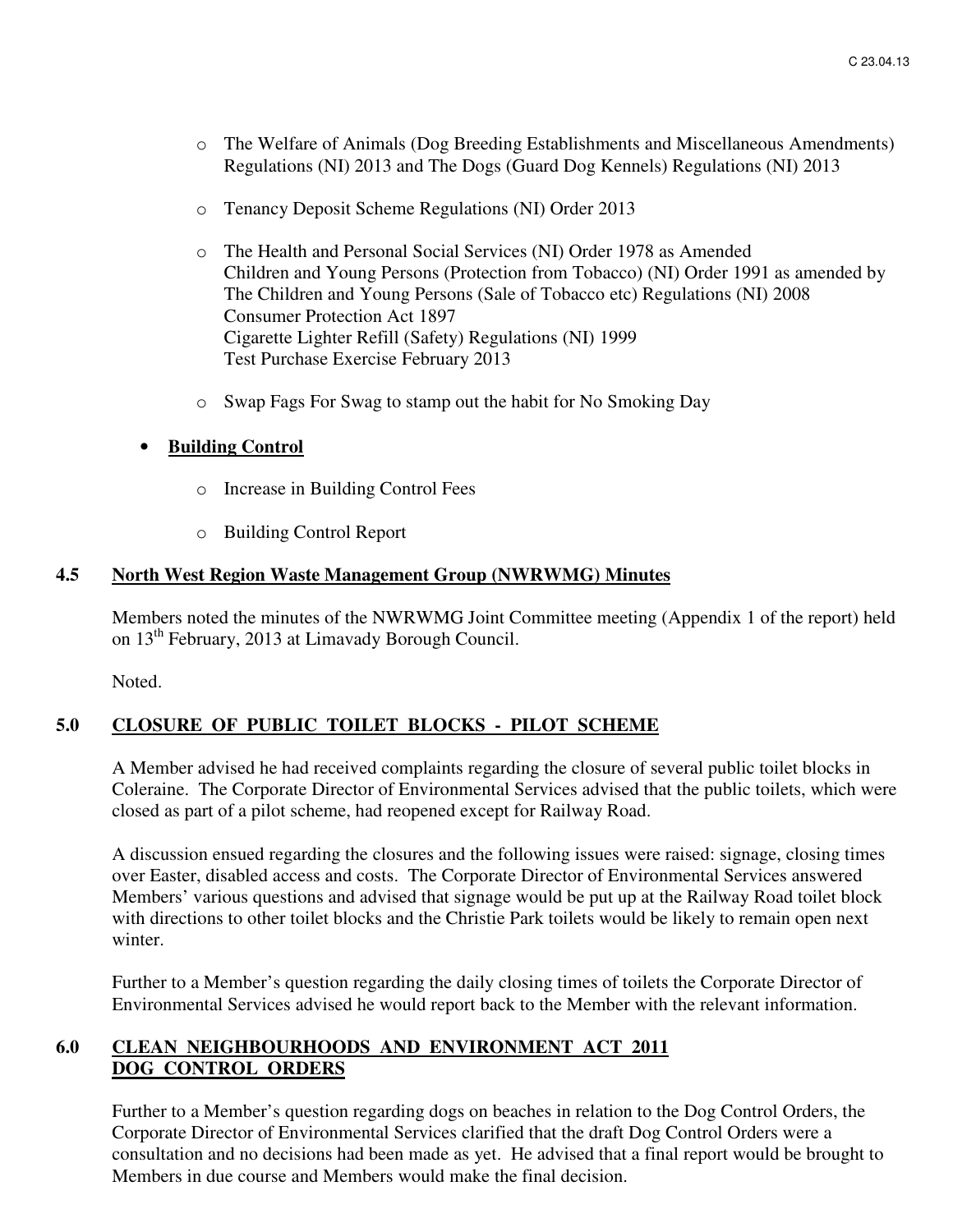# **POLICY AND DEVELOPMENT COMMITTEE**

# **16th April, 2013.**

| <b>Present:</b>                          | Alderman N. F. Hillis in the Chair                                                                                                                                                                                                                                                          |                                                                                               |
|------------------------------------------|---------------------------------------------------------------------------------------------------------------------------------------------------------------------------------------------------------------------------------------------------------------------------------------------|-----------------------------------------------------------------------------------------------|
|                                          | The Mayor, Councillor A. S. Cole                                                                                                                                                                                                                                                            |                                                                                               |
|                                          | The Deputy Mayor, Alderman M. T. Hickey (Mrs.)                                                                                                                                                                                                                                              |                                                                                               |
|                                          | <b>Aldermen</b>                                                                                                                                                                                                                                                                             |                                                                                               |
|                                          | J. M. Bradley<br>(Items $3.2 - 10.2.1$ )                                                                                                                                                                                                                                                    | W. T. Creelman<br>W. J McClure                                                                |
|                                          | <b>Councillors</b>                                                                                                                                                                                                                                                                          |                                                                                               |
|                                          | C. S. Alexander (Ms.)<br>C. Archibald<br>Y. Boyle (Ms.)<br>G. Duddy<br>M. Fielding<br><b>B.</b> Fitzpatrick<br>(Items $1.0 - 10.1.2$ )<br>D. Harding                                                                                                                                        | W. A. King<br>R. A. Loftus (Mrs.)<br>(Items $1.0 - 6.1$ )<br>W. McCandless<br>G.L. McLaughlin |
| <b>Officers in</b><br><b>Attendance:</b> | Town Clerk and Chief Executive, Corporate Director of<br>Leisure and Development, Head of Central Services, Head of Development<br>Services, The Regeneration Manager, Acting Head of Finance, Community<br>Development Manager (Items 1.0 - 10.2.1) and Business Support Assistant<br>(CE) |                                                                                               |
| <b>Apologies:</b>                        | Councillors Barbour, Mrs. Fielding, McClarty and Holmes                                                                                                                                                                                                                                     |                                                                                               |

### **1.0 CHAIRMAN'S REMARKS**

The Chairman welcomed everyone to the meeting and extended a warm welcome to Councillor Fitzpatrick who had returned from a recent illness. A letter of thanks was read out on Councillor Fitzpatrick's behalf. Students from the University were also welcomed to the meeting.

# **2.0 'IN COMMITTEE'**

It was agreed to consider a number of items 'In Committee' at the end of the meeting.

### **3.0 CHIEF EXECUTIVE'S REPORT**

Consideration was given to the Report of the Chief Executive (previously supplied).

Matters arising: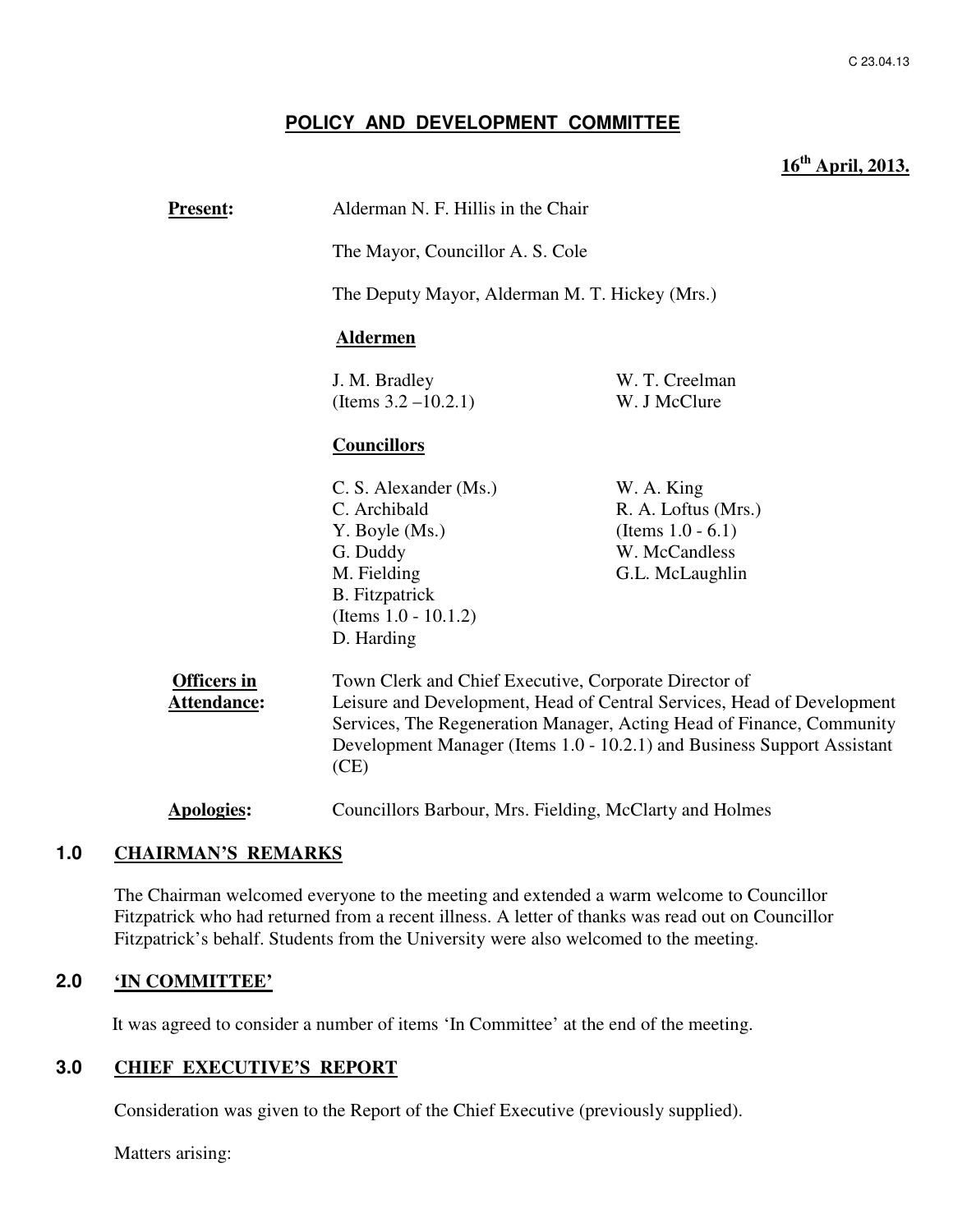#### **3.1 Coleraine – Derry/Londonderry Rail Line**

The Chief Executive reminded members of the decision at the March meeting of the Committee to approve the submission of the Northern Corridors Railway Group's response to this consultation and to retrospectively approve same at the April Committee meeting.

Members were advised that that approval to the response from other constituent Councils was still being sought and that Limavady Borough Council had made a slight amendment to the response.

#### **Recommended:**

That Council adopt the submission made by the Northern Corridor Railway Group.

# **3.2 Commemoration of the 40th Anniversary of the Railway Road Bomb**

Members were informed of the approaching  $40<sup>th</sup>$  anniversary of the Railway Road Bomb on  $12<sup>th</sup>$  June, 2013.

Consideration was given to an offer from the Coleraine Borough Churches Forum, to work in partnership with Council on an initiative to remember the victims of the bomb. As part of the Forum's annual Day of Reflection, a service to mark the victims of the bomb in conjunction with Council would be held on  $21<sup>st</sup>$ June, 2013 in St Patrick's Church, Coleraine, prior to the rest of the day's activities.

It was proposed by the Mayor and seconded by Councillor King:

That Council holds a separate Remembrance Ceremony at 3pm on 12<sup>th</sup> June, 2013 at Coleraine War Memorial with the laying of a wreath.

It was proposed, as an amendment, by the Deputy Mayor and seconded by Councillor Ms. Boyle:

That Council accept the offer from the Coleraine Borough Churches Forum for a Service to be held, in conjunction with Council on the Day of Reflection on  $21<sup>st</sup>$  June, 2013.

After a period of discussion on the matter, the Deputy Mayor withdrew her amendment and this was agreed by the seconder, Councillor Ms. Boyle.

#### **Recommended:**

That Council organises a separate ceremony at  $3 \text{pm}$  on  $12^{\text{th}}$  June, 2013 and accepts the offer from the Coleraine Borough Churches Forum to take part in its Service on  $21<sup>st</sup>$  June, 2013.

#### **3.3 Human Resources**

Members were advised that the Human Resources Group had met and considered the draft Dignity at Work Policy. It was noted that the aim of the policy was to prevent harassment in the workplace, provide guidance to resolve any problems should they occur and to prevent recurrence.

It was proposed by the Deputy Mayor and seconded by Councillor Archibald that the policy be amended to include Councillors.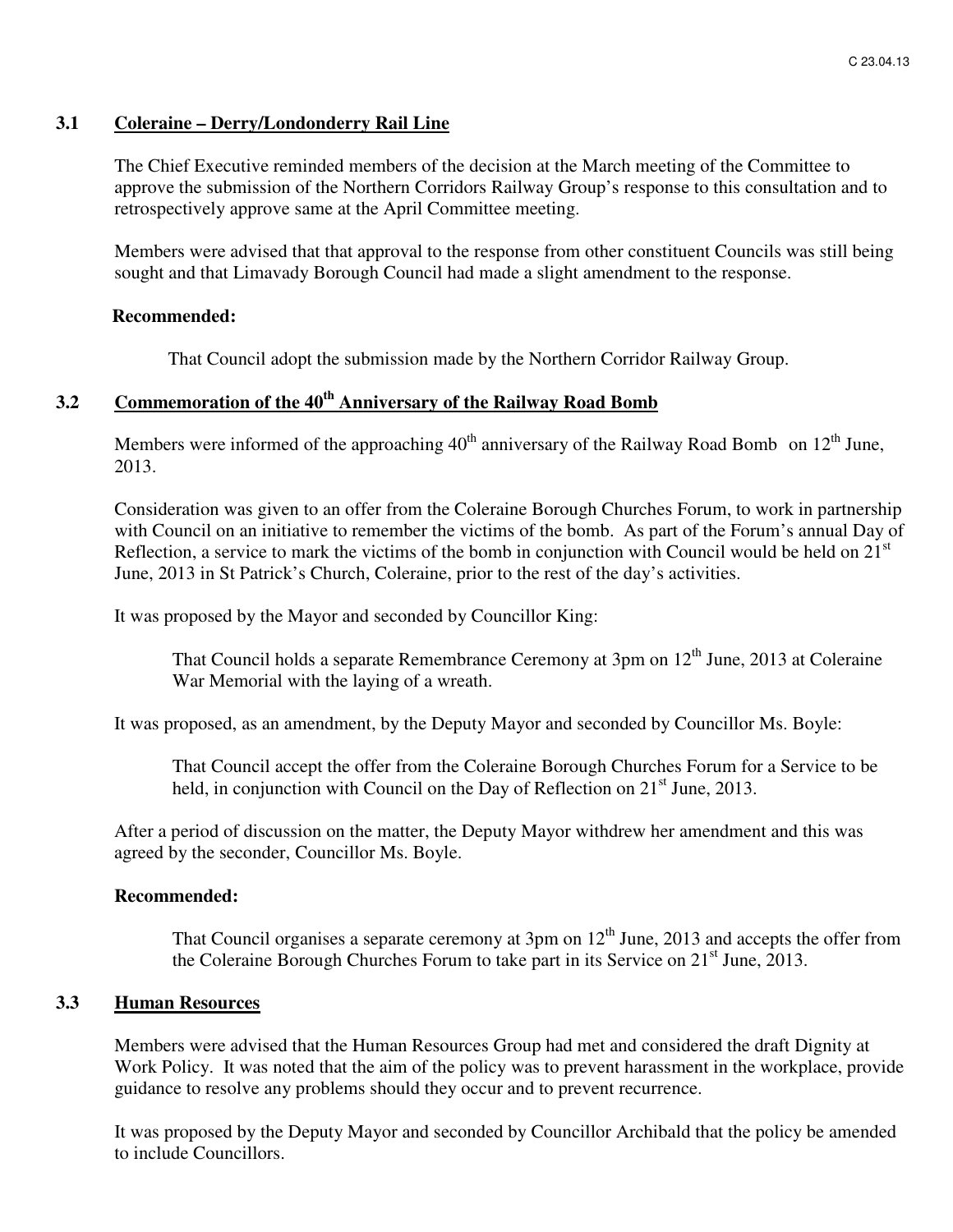The Head of Central Services explained that current legislation did not allow the policy to be applied to Councillors.

It was proposed, as an amendment, by Councillor Duddy and seconded by Councillor Harding:

That the policy be approved.

On being put the meeting the amendment was carried, ten members voting in favour and no one voting against.

#### **Recommended:**

That the draft Dignity at Work Policy be approved and implemented immediately across the organisation.

Members commended the Head of Central Services and the Human Resources Manager on the policy.

# **4.0 Review of Public Administration**

### **4.1 Severance Arrangements for Councillors**

Consideration was given to The Department of the Environment's public consultation document (previously supplied) on a Severance Scheme and Associated Arrangements for Councillors in the lead-up to the Review of Public Administration.

#### **Recommended:**

That the National Association of Councillors respond on behalf of Councillors.

### **4.2 RPA Staff Severance Scheme for Local Government**

Consideration was given to the Local Government Reform Joint Forum's Staff Severance Scheme (previously supplied).

It was noted that the aim of the Scheme was to ensure that Councils applied the same scheme at the time of RPA and to ensure that the Scheme applied to Local Government was consistent with other sectors already through the RPA process.

### **Recommended:**

That Council adopt the Scheme as required by the Local Government Reform Joint Forum.

### **5.0 For Information**

Committee noted information on the following topics, as contained in the report:

- Regional Transition Committee Draft note of meeting held 30 January, 2013.
- Regional Transition Operational Board Draft note of meeting held 27 February, 2013.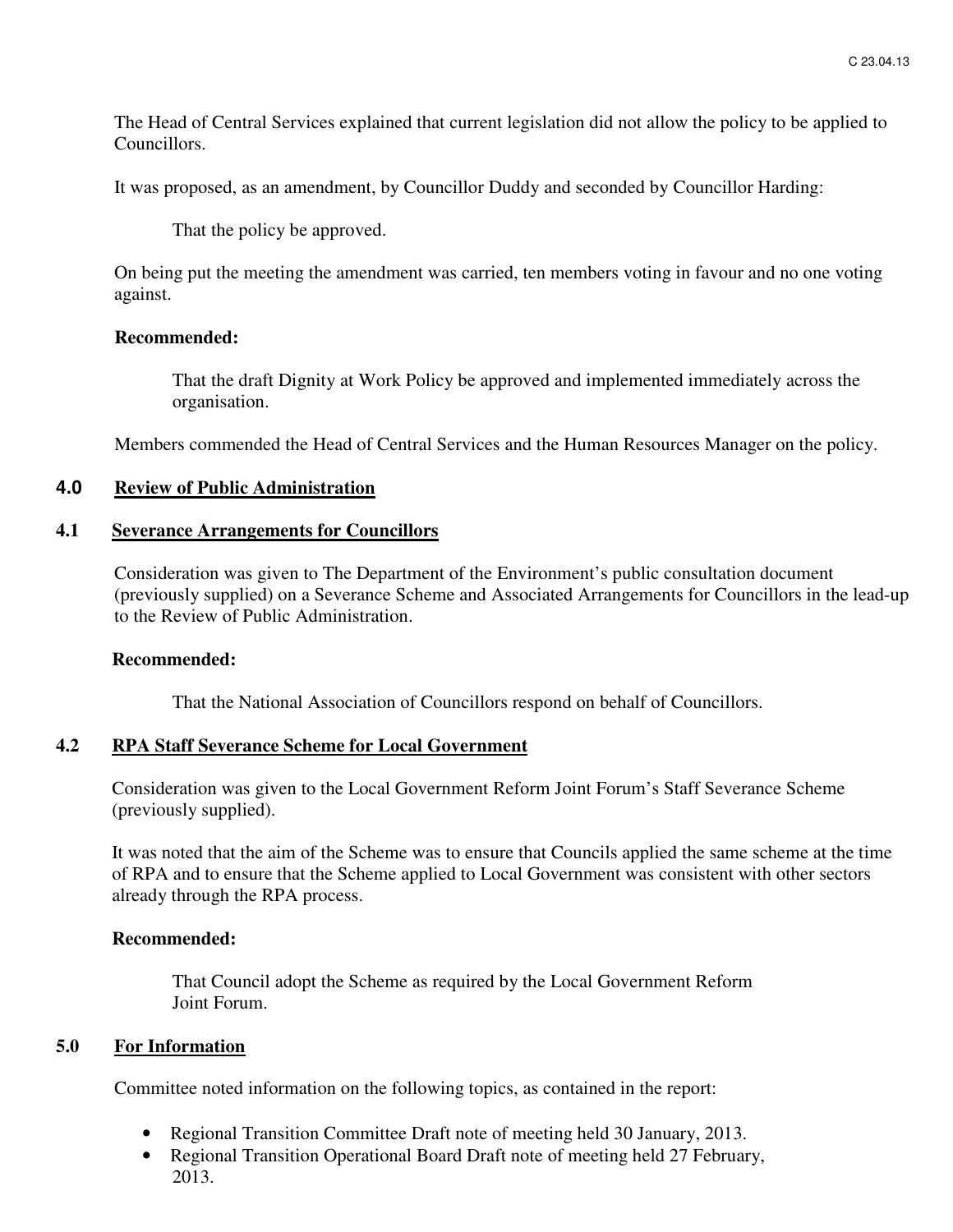- Causeway Coast & Glens Voluntary Transition Committee minutes of meeting 21 February, 2013.
- Finance Accounts for March 2013.
- Forecast of Key Council Events for period mid April 28 May, 2013.

#### **6.0 LEISURE & DEVELOPMENT SERVICES' REPORT**

 Consideration was given to the Report of the Head of Development Services (previously supplied).

Matters arising:

#### **6.1 Arts Cultural and Heritage Services**

The Corporate Director of Leisure and Development presented information on proposals for the provision of Arts, Cultural and Heritage Services, as contained in the report and updated members on the findings of the Council workshop held on  $9<sup>th</sup>$  April, 2013.

Members noted that officers had identified a need for industry specific consultants to undertake a technical, economic and management/organisational appraisal of current facilities at Flowerfield.

It was proposed by Councillor Harding and seconded by Councillor Ms. Boyle:

That the appraisal should include permanent provision for Arts, Cultural and Heritage facilities in Coleraine Town Centre.

#### **Recommended**

With twelve members voting in favour and no one against, that consultants be appointed to undertake the extended appraisal, that the appraisal be commenced at the earliest opportunity and that the cost of the consultation process be resourced in the first instance from underspend in the Arts, Culture and Heritage budgets or, failing this, from reserves.

#### **6.2 For Information**

#### Coleraine Revitalise Scheme

Members learned that an application had been submitted to the Department for Social Development (DSD) in relation to Coleraine Revitalise Scheme and it was hoped that a response would be received within the next two weeks.

# **7.0 CORRESPONDENCE**

The following correspondence regarding DVLA County Hall job losses were noted (previously supplied):

- i) Letter dated 19 March 2013 from Mr Stephen Hammond MP, Parliamentary Under Secretary of State, Department of Transport.
- ii) Letter dated 28 March 2013 from Mr Attwood, Minister of the Environment.